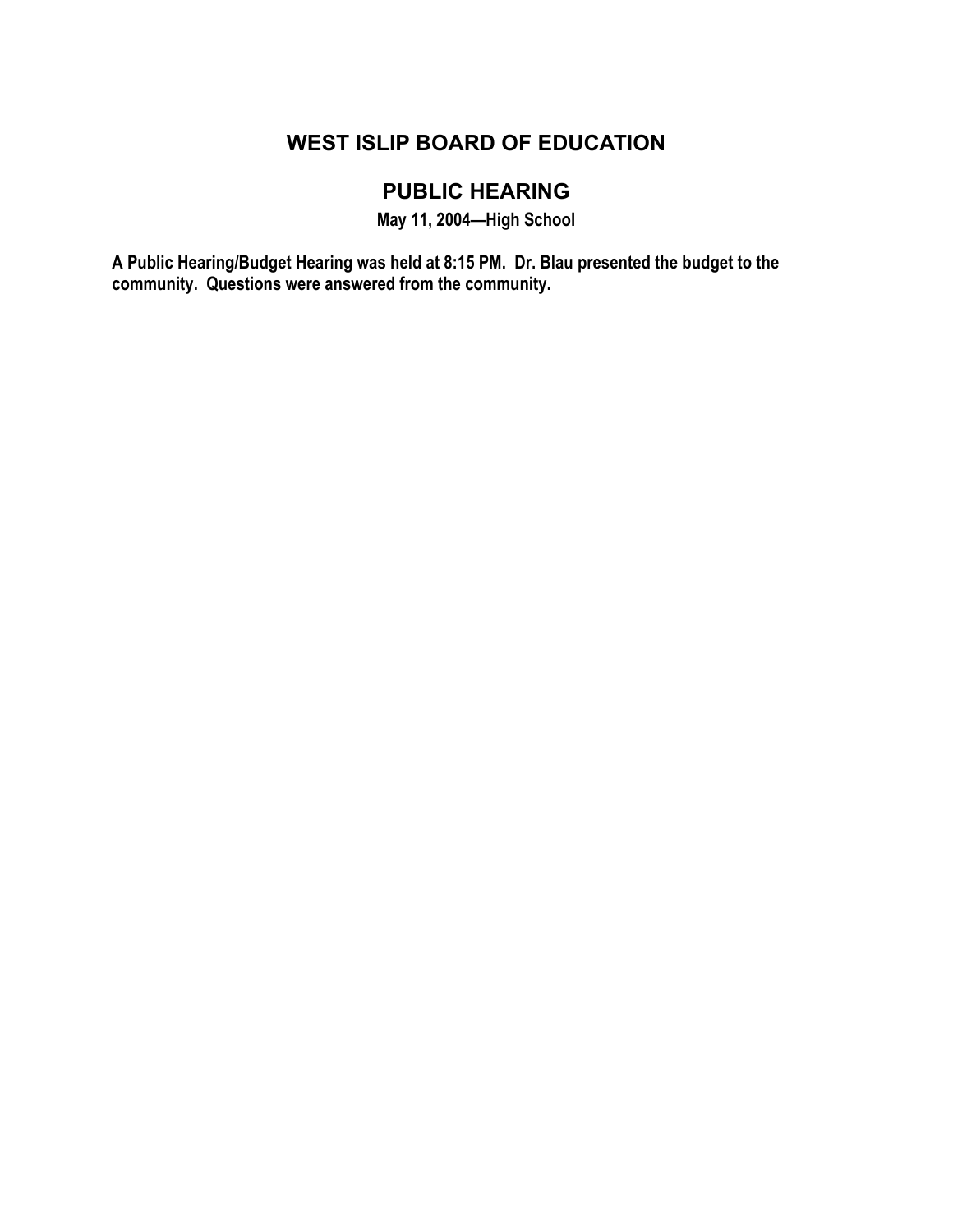#### **REGULAR MEETING OF THE BOARD OF EDUCATION May 13, 2003—Beach Street Middle School President Kevin Micucci, Presiding**

| <b>PRESENT:</b>        | Mr. Micucci, Mr. Smith, Mrs. Bieselin, Mr. Hodgson, Mrs. Lipman, |
|------------------------|------------------------------------------------------------------|
|                        | Mrs. McAteer, Mr. Pastore                                        |
| <b>Administrators:</b> | Dr. Blau, Ms. Niles, Ms. McCullough, Mr. Stern                   |
| <b>Attorney:</b>       | Mr. T. Volz, Mr. G. Guercio                                      |

**Meeting was called to order at 8:05 PM, followed by the Pledge. Announcements: Dr. Blau reported that an error had been made on the budget flyer that was mailed yesterday, and a corrected one will be sent out immediately.** 

**No one wished to speak during an Invitation to the Public.** 

**Motion was made by Mr. Smith, seconded by Mr. Pastore and carried when all board members present voted in favor to approve the minutes of the Special Meetings of April 14, April 21, April 27 and the Regular Meeting of April 15, 2004.** 

**RECOGNITION: Robotics Team; National Teacher Appreciation Week (May 3-9, 2004).** 

**Motion was made by Mrs. Bieselin, seconded by Mr. Smith and carried when all board members present voted in favor to approve TEACHING: RETIREMENT: Frank Mauceri, Science Teacher, effective August 19, 2004.** 

**Motion was made by Mrs. McAteer, seconded by Mrs. Bieselin and carried when all board members present voted in favor to approve TEACHING: RESIGNATION: Lauren E. Ippoliti, English Teacher, effective July 1, 2004.** 

**Motion was made by Mrs. Lipman, seconded by Mr. Smith and carried when all board members present voted in favor to approve TEACHING: RESIGNATION: Ralph D'Amato, Mathematics Teacher, effective April 28, 2004.** 

**Motion was made by Mr. Smith, seconded by Mrs. McAteer and carried when all board members present voted in favor to approve TEACHING: RESIGNATION: Matthew Kraljic, Social Studies Teacher, effective July 1, 2004.** 

**Motion was made by Mrs. McAteer, seconded by Mrs. Lipman and carried when all board members present voted in favor to approve TEACHING: CHILD BEARING LEAVE OF ABSENCE (paid): Vanessa Lillis, Physical Education Teacher, effective May 3, 2004.**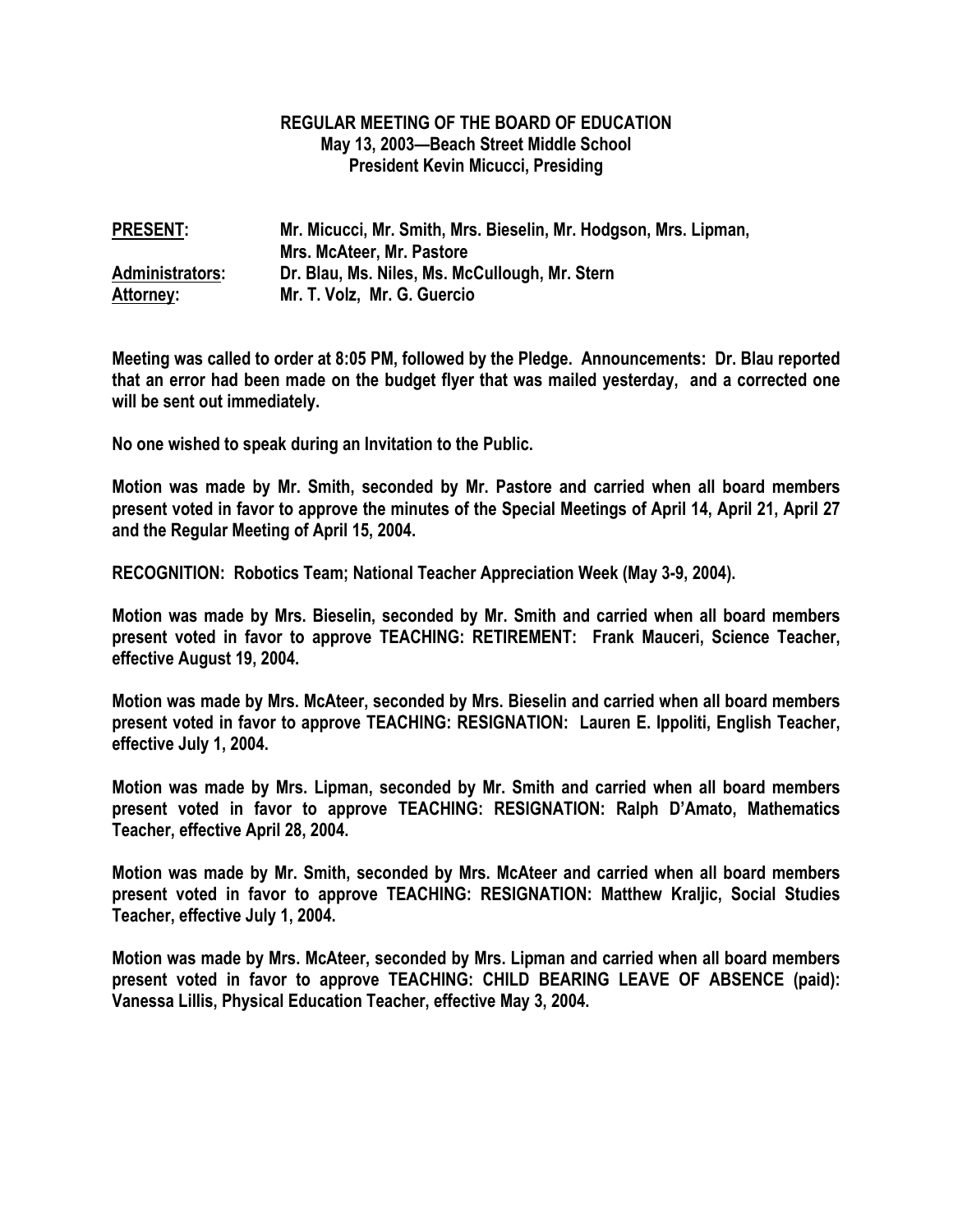**Page 2 Regular Meeting May 13, 2004** 

**Motion was made by Mrs. McAteer, seconded by Mrs. Bieselin and carried when all board members present voted in favor to approve TEACHING: CHILD REARING LEAVE OF ABSENCE (unpaid) (Pursuant to Family and Medical Leave Act of 1993—12 Weeks Continuous Medical Coverage): Jaymee Gagliardi, Elementary Teacher, effective May 1, 2004 to May 16, 2004.** 

**Motion was made by Mrs. Lipman, seconded by Mrs. Bieselin and carried when all board members present voted in favor to approve TEACHING: CHILD REARING LEAVE OF ABSENCE (unpaid): Jacqueline Wilcken, Elementary Teacher, effective September 2, 2004 to June 30, 2005.** 

**Motion was made by Mr. Hodgson, seconded by Mrs. Bieselin and carried when all board members present voted in favor to approve TEACHING PROBATIONARY APPOINTMENT: Health Education: John Fernandez, effective September 2, 2004 to September 1, 2007, Step 2.1.** 

**Motion was made by Mr. Smith, seconded by Mrs. McAteer and carried when all board members present voted in favor to approve TEACHING PROBATIONARY APPOINTMENT: Health Education: Nicole Perperis, effective September 2, 2004 to September 1, 2007, Step 2.4.** 

**Motion was made by Mrs. Lipman, seconded by Mrs. Bieselin and carried when all board members present voted in favor to approve TEACHING PROBATIONARY APPOINTMENT: Mathematics: Kelly Olsen, effective April 27, 2004 to April 26, 2007, Step 1.1.** 

**Motion was made by Mrs. Bieselin, seconded by Mrs. Lipman and carried when all board members present voted in favor to approve TEACHING PROBATIONARY APPOINTMENT: Mathematics: Danielle Griffin, effective September 2, 2004 to September 1, 2007, Step 1.1.** 

**Motion was made by Mrs. McAteer, seconded by Mrs. Bieselin and carried when all board members present voted in favor to approve TEACHING PROBATIONARY APPOINTMENT: Mathematics: Louis Lu, Jr., effective September 2, 2004 to September 1, 2007, Step 1.1.** 

**Motion was made by Mr. Smith, seconded by Mrs. Bieselin and carried when all board members present voted in favor to approve TEACHING PROBATIONARY APPOINTMENT: Physical Education: Nicolas Grieco, effective September 2, 2004 to September 1, 2005, Step 3.1.** 

**Motion was made by Mr. Smith, seconded by Mrs. Lipman and carried when all board members present voted in favor to approve TEACHING PROBATIONARY APPOINTMENT: Science: Thomas L. Vitti, effective September 2, 2004 to September 1, 2007, Step 5.4.** 

**Motion was made by Mrs. Lipman, seconded by Mrs. McAteer and carried when all board members present voted in favor to approve TEACHING REGULAR SUBSTITUTE: Deborah Sullivan, Elementary Teacher, effective October 7, 2003 to June 30, 2004, Step 1.1.** 

**Motion was made by Mrs. McAteer, seconded by Mrs. Lipman and carried when all board members present voted in favor to approve CLASSIFIED CIVIL SERVICE: RESIGNATION: Ernest Behrens, PT Mechanic, effective May 3, 2004.**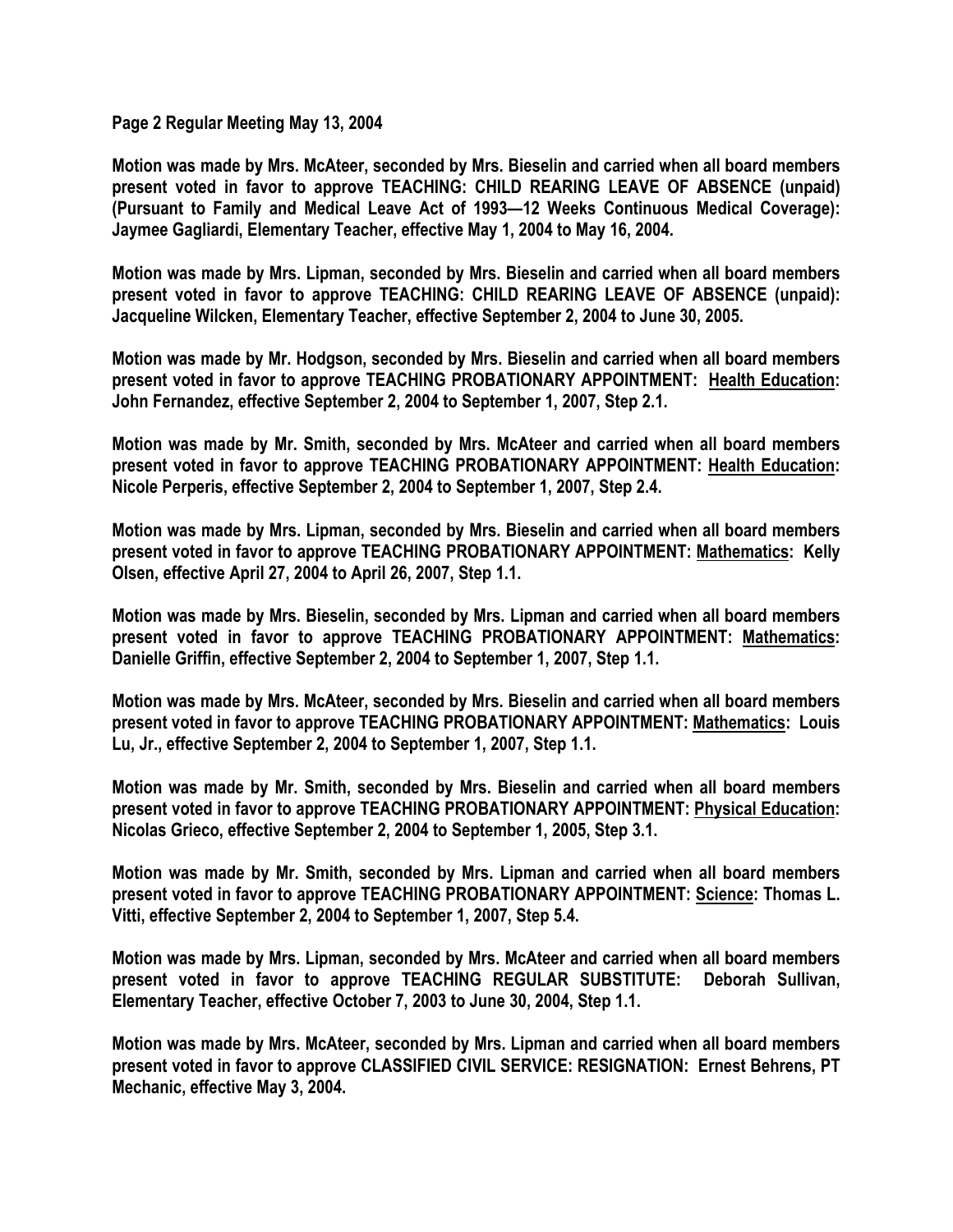**Page 3 Regular Meeting May 13, 2004** 

**Motion was made by Mrs. McAteer, seconded by Mr. Smith and carried when all board members present voted in favor to approve CLASSIFIED CIVIL SERVICE: RESIGNATION: Marianne Bosco, Paraprofessional, effective May 14, 2004.** 

**Motion was made by Mrs. Lipman, seconded by Mrs. McAteer and carried when all board members present voted in favor to approve CLASSIFIED CIVIL SERVICE: RESIGNATION: Sharon Dionisio, Paraprofessional, effective April 30, 2004.** 

**Motion was made by Mrs. McAteer, seconded by Mrs. Lipman and carried when all board members present voted in favor to approve CLASSIFIED CIVIL SERVICE: RESIGNATION: Linda Thompson, PT Food Service Worker, effective April 2, 2004.** 

**Motion was made by Mrs. Lipman, seconded by Mrs. McAteer and carried when all board members present voted in favor to approve CLASSIFIED CIVIL SERVICE: SUBSTITUTE CUSTODIANS (\$8.30/hr): Robert Coll, effective April 26, 2004; Robert Maso, effective April 23, 2004.** 

**Motion was made by Mr. Smith, seconded by Mrs. McAteer and carried when all board members present voted in favor to approve CLASSIFIED CIVIL SERVICE: SUBSTITUTE FOOD SERVICE WORKERS (\$6.50/hr): Francine Couillard, effective April 22, 2004; Veronica Tardugno, effective May 3, 2004.** 

**Motion was made by Mrs. McAteer, seconded by Mrs. Bieselin and carried when all board members present voted in favor to approve CLASSIFIED CIVIL SERVICE: SUBSTITUTE PARAPROFESSIONAL/CLERICAL (\$6.50/\$8.83/hr): Francine Couillard, effective April 22, 2004; Deborah Thorman-Yusko, effective April 14, 2004.** 

**Motion was made by Mr. Smith, seconded by Mrs. Bieselin and carried when all board members present voted in favor to approve CLASSIFIED CIVIL SERVICE: CHANGE IN STATUS: June Mellon, Non-Exempt to Exempt, effective May 14, 2004 (\$71,500).** 

**Motion was made by Mrs. McAteer, seconded by Mrs. Lipman and carried when all board members present voted in favor to approve OTHER: SUBSTITUTE TEACHERS (\$85 per diem): Christopher Kowalski, effective March 29, 2004, student teacher; John Zuhoski, Jr., effective April 23, 2004, student teacher.** 

**Motion was made by Mr. Smith, seconded by Mrs. McAteer and carried when all board members present voted in favor to approve OTHER: FALL COACHES 2004: High School: Football: Tim Horan, Varsity Head Coach; Steve Mileti, Asst. Varsity Coach; Anthony Yuli, Asst. Varsity Coach; Steve Lenowicz, Head J.V. Coach; Nicholas LaGiglia, Asst. J.V. Coach; Gregory Ziems, Freshman Coach; Dennis Montalto, Asst. Freshman Coach.** 

**Girls' Soccer: Deborah Colvell, Head Varsity Coach; James Albert, Asst. Varsity Coach; Nicholas Grieco, J.V. coach; Shannon Murray, JV9 Coach.** 

**Boys' Soccer: James Maher, Head Varisty Coach; Edward Pieron, Asst. Varsity Coach; Anthony Mellino, J.V. Coach; Scott Key, JV9 Coach.** 

**Girls' Swimming: Duane Green Head Varsity Coach; Robert Kollar, Asst. Varsity Coach.**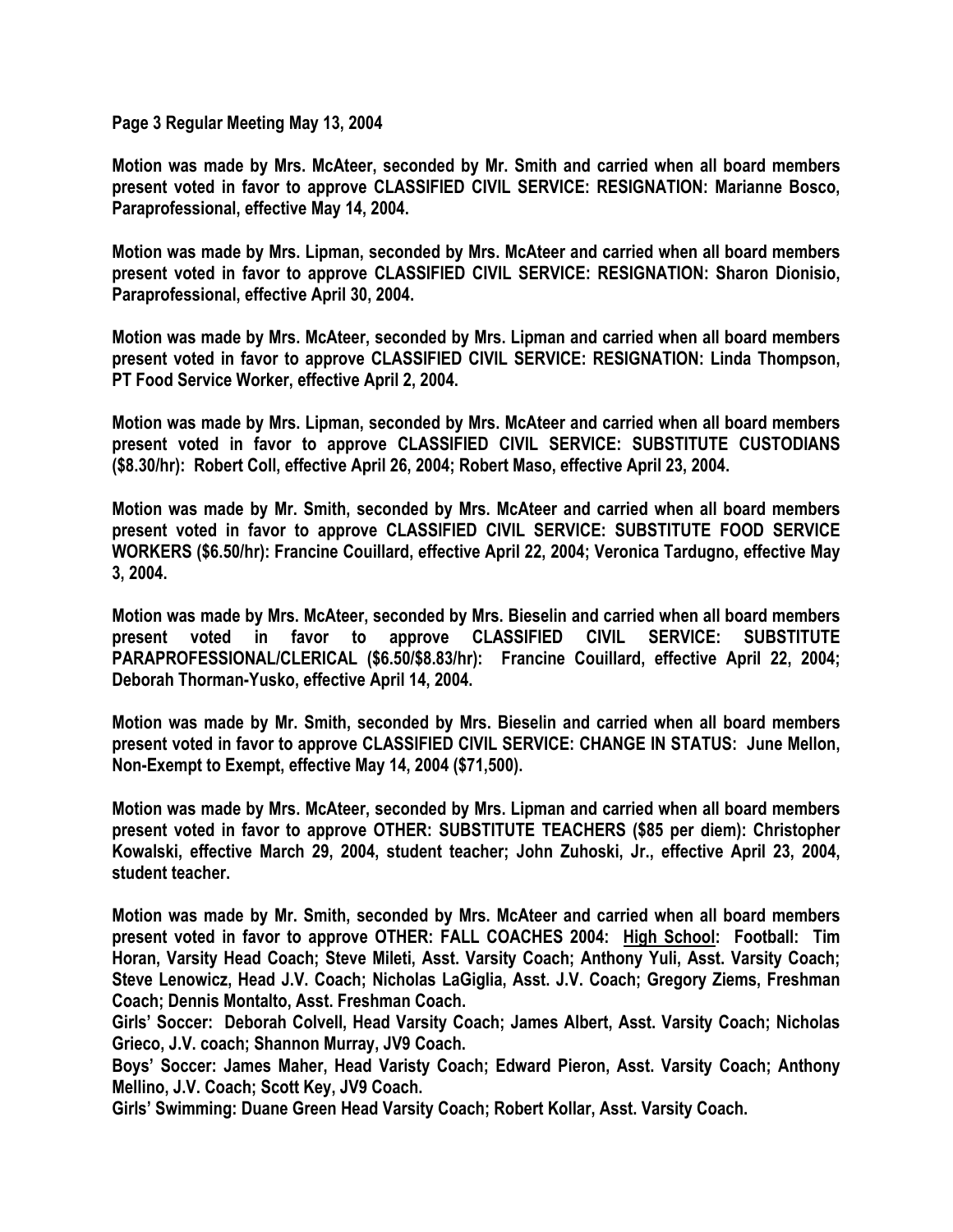**Page 4 Regular Meeting May 13, 2004** 

**2004 Fall Coaches (continued): Girls' Gymnastics: Karyn Fazio, Head Varsity Coach; Kerri Jelardi, Asst. Varsity Coach. Girls' Tennis: Kevin Lewis, Varsity Coach; George Botsch, J.V. Coach. Field Hockey: Josephine Hassett, Varsity Coach; JoAnne Orehosky, J.V. Coach. Cross Country: Christopher Kaigh, Boys Varsity Coach; Margaret Okurowski, Girls Varsity Coach. Boys' Volleyball: James Klimkowski, Varsity Coach; Frank Franzone, J.V. Coach. Girls' Volleyball: Trisha Tramaglini, Varsity Coach; Courtney Sussillo, J.V. Coach. Golf: Shawn Wallace, Varsity Coach; Michael Hazelton, J.V. Coach. Kickline: Erica Gross, Varsity Coach. Cheerleading: Michelle Mellilo, Varsity Coach; Maegan Loehr. J.V. Coach.** 

**CURRICULUM UPDATE: Mr. Stern presented the New York State Report Card.** 

**The Finance Committee met on 5/12, as reported on by Mr. Pastore. Motion was made by Mr. Pastore, seconded by Mr. Smith and carried when all board members present voted in favor to approve warrants for payment. Warrants are on file in the District Office.** 

**Although the Policy Committee did not meet, a second reading was held tonight for File 7331 Breathalyzers, File 7380 Hazing, File 7122.2 Release time of Students and File 7220 Graduation Requirements. Copies were available to the public. Motion was made by Mrs. Lipman, seconded by Mrs. McAteer and carried when all board members present voted in favor to adopt these policies.** 

**Mrs. McAteer reported on School Board/Student Liaison Committee meetings of 5/5 and 5/6. Mr. Smith reported on Buildings and Grounds Committee meeting of 5/12. The Public Relations Committee did not meet. Mrs. McAteer reported on Special Education/Preschool Special Education recommendations re: classification/placement/I.E.P. modifications of students as delineated: CSE ID#: 3046, 5147, 3176, 4068, 4225, 5249, 4006, 5609, 4849, 4849, 5200, 4469, 5760, 5761, 4629, 5762, 5661. The Health and Wellness Alliance met on 4/27, as reported on by Mrs. Bieselin.** 

**The Treasurer's Report for March was presented.** 

**Motion was made by Mr. Smith, seconded by Mrs. Lipman and carried when all board members present voted in favor to approve budget transfers, as recommended by Finance Committee.** 

**Motion was made by Mr. Smith, seconded by Mrs. Lipman and carried when all board members present voted in favor to approve library bond issue change orders, as recommended by Finance Committee: S.J. Electric \$22,985.85.** 

**Motion was made by Mr. Smith, seconded by Mr. Hodgson and carried when all board members present voted in favor to approve bid for Sheet Music and Instructional Materials. Bid was awarded to Advantage Music Limited, Holtsville, NY, for 30% off list.** 

**Motion was made by Mr. Smith, seconded by Mr. Hodgson and carried when all board members present voted in favor to approve donation, with thanks, from West Islip Baseball Boosters Club: purchase of bleachers \$2,755.**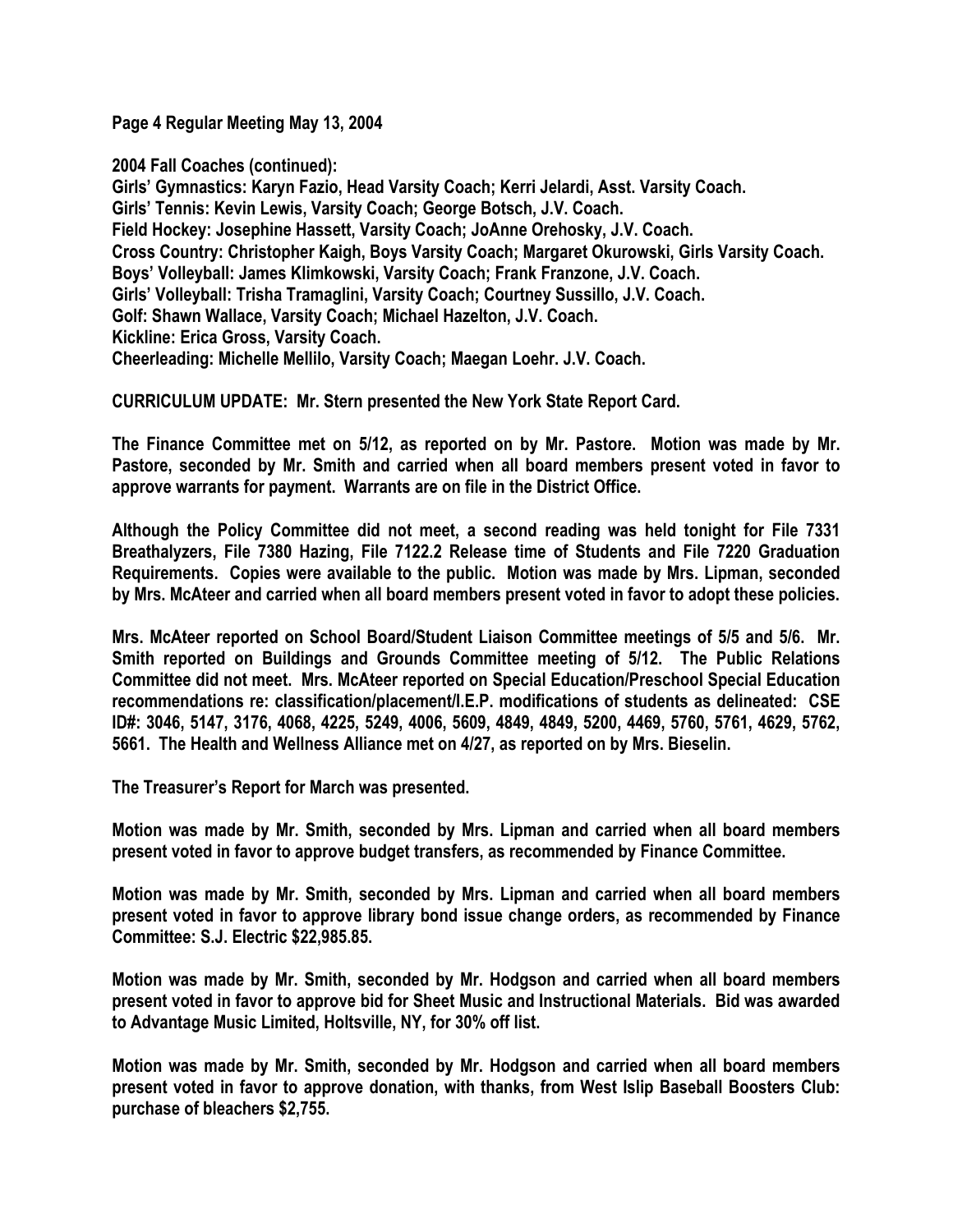**Page 5 Regular Meeting May 13, 2004** 

**Motion was made by Mr. Pastore, seconded by Mrs. Lipman and carried when all board members present voted in favor to approve donations, with thanks, from Bayview PTA \$1314.45 for purchase of trees and shrubs; from Captree PTA \$1920 for purchase of trees and shrubs.** 

**Motion was made by Mr. Smith, seconded by Mrs. McAteer and carried when all board members present voted in favor, except Mrs. Lipman who was opposed, to approve donation from Captree PTA of \$2400 for lap-top computer and projector.** 

**Motion was made by Mr. Pastore, seconded by Mrs. McAteer and carried when all board members present voted in favor to declare items as surplus, and have Business Office dispose of as it sees fit: food service items and piano at Beach Street Middle School.** 

**PRESIDENT'S REPORT: Mr. Micucci reminded the community to vote on Super Tuesday, May 18, from 10 AM – 10 PM at the High School; library vote was passed on April 20; library will be having a ceremony on June 6 for the completion of the bond work.** 

**Motion was made by Mrs. Lipman, seconded by Mrs. McAteer and carried when all board members present voted in favor to approve date for Reorganizational Meeting: July 13, 2004.** 

**An Invitation to the Public was held, with one speaker. Subject of concern has been recorded in log.** 

**Motion was made by Mr. Hodgson, seconded by Mrs. Bieselin and carried when all board members present voted in favor to adjourn to Executive Session at 9:45 PM for the purpose of discussing personnel, negotiations and/or litigation.** 

**Motion was made by Mrs. Lipman, seconded by Mrs. Bieselin and carried when all board members present voted in favor to reconvene at 11:58 PM.** 

**Motion was made by Mr. Hodgson, seconded by Mr. Smith and carried when all board members present voted in favor to reject the Forster appeal, on the basis of timeliness.** 

**Meeting adjourned at 11:59 PM on motion by Mr. Hodgson, seconded by Mrs. Lipman and carried when all board members present voted in favor.** 

 **Respectfully submitted by** 

 **Carolyn J. Cross District Clerk** 

**All correspondence, reports or related materials referred to in these minutes are on file in the District Office.**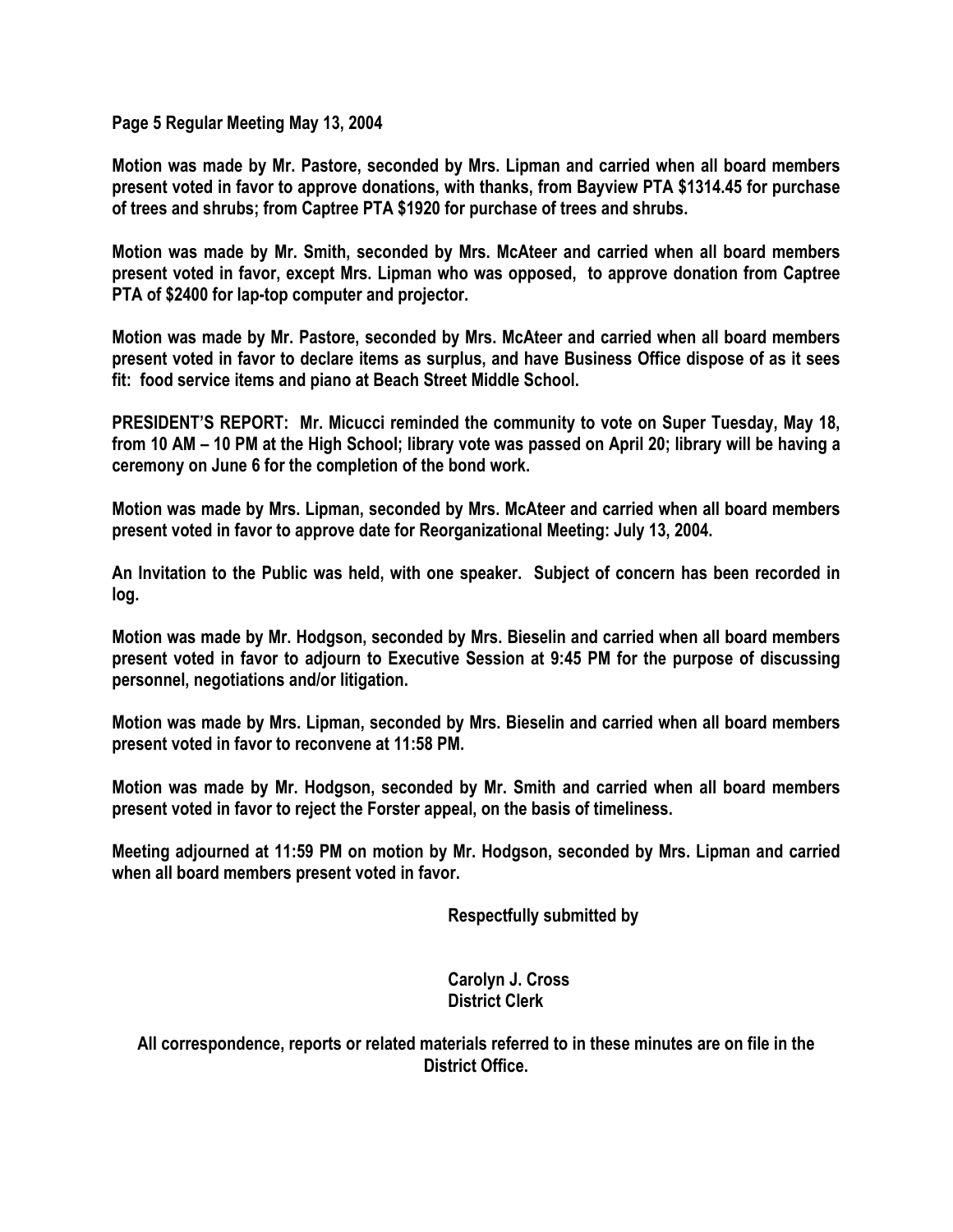### **ANNUAL MEETING OF THE WEST ISLIP BOARD OF EDUCATION May 18, 2004—High School**

**The meeting was called to order at 10:00 AM when the polls were declared open by District Clerk/Chairperson Carolyn J. Cross.** 

**At 10:00 PM, polls were closed and results were as follows:** 

|                        | For the Seat of Barbara McAteer:<br><b>Barbara McAteer</b> | 3113 |
|------------------------|------------------------------------------------------------|------|
|                        | For the Seat of Kevin Micucci:                             |      |
|                        | Kevin Micucci                                              | 2499 |
|                        | For the Seat of George Smith:                              |      |
|                        | <b>George Smith</b>                                        | 2439 |
| <b>Proposition #1:</b> | Yes                                                        | 2084 |
|                        | No                                                         | 3060 |
|                        | <b>Blank</b>                                               | 19   |
|                        | <b>Total Vote</b>                                          | 5163 |
|                        |                                                            |      |

**The meeting was adjourned at 10:35 PM.** 

 **Respectfully submitted by** 

 **Carolyn J. Cross District Clerk**